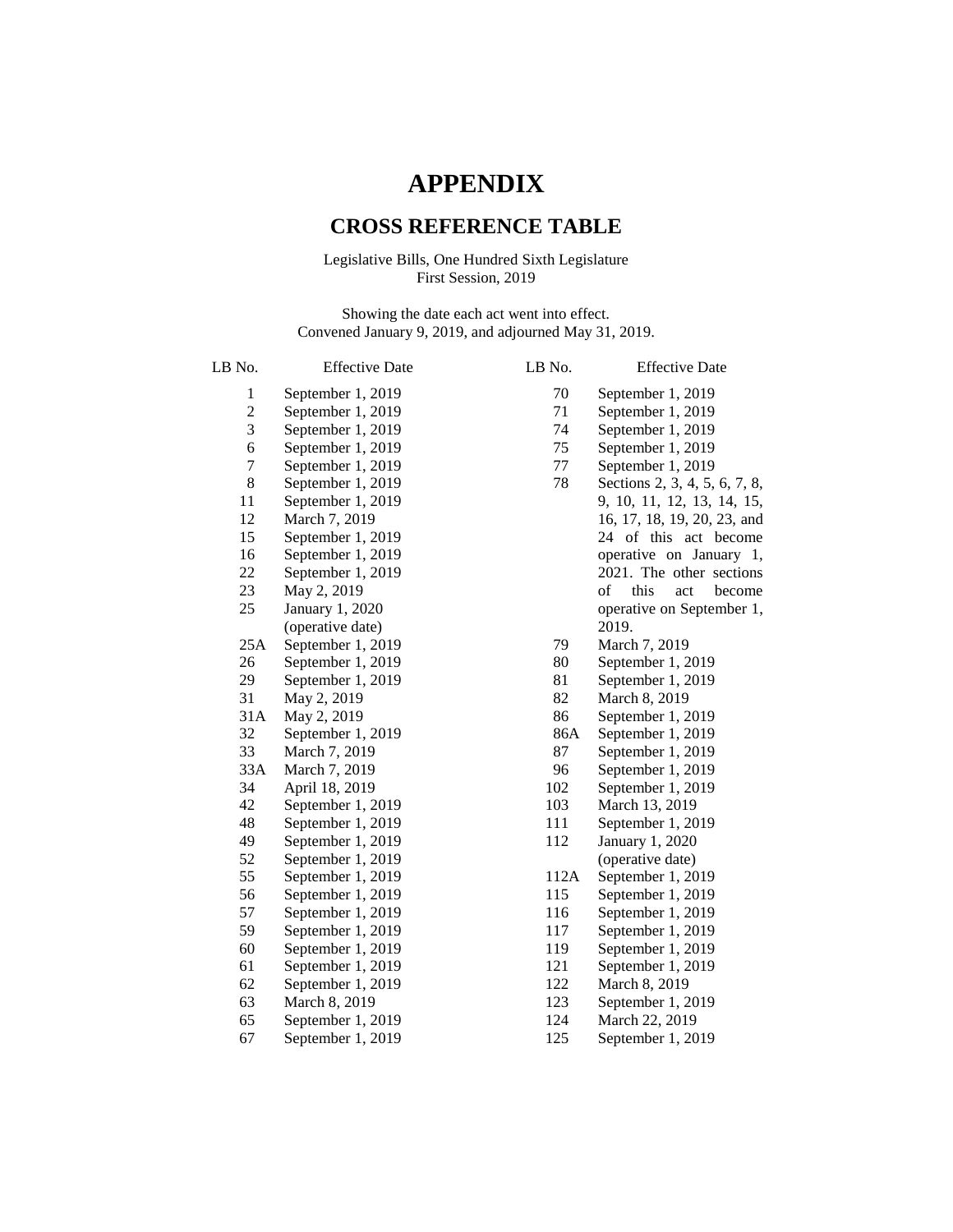| LB No. | <b>Effective Date</b>                                        |
|--------|--------------------------------------------------------------|
| 127    | September 1, 2019                                            |
| 130    | September 1, 2019                                            |
| 130A   | September 1, 2019                                            |
| 135    | September 1, 2019                                            |
| 138    | September 1, 2019                                            |
| 139    | September 1, 2019                                            |
| 141    | September 1, 2019                                            |
| 145    | September 1, 2019                                            |
| 146    | September 1, 2019                                            |
| 149    | January 1, 2020                                              |
|        | (operative date)                                             |
| 152    | September 1, 2019                                            |
| 154    | September 1, 2019                                            |
| 155    | September 1, 2019                                            |
| 156    | September 1, 2019                                            |
| 159    | March 13, 2019                                               |
| 160    | September 1, 2019                                            |
| 177    | September 1, 2019                                            |
| 179    | September 1, 2019                                            |
| 180    | September 1, 2019                                            |
| 184    | September 1, 2019                                            |
| 185    | January 1, 2020                                              |
|        | (operative date)                                             |
| 186    | Sections 1, 2, 3, 4, 5, 6, 7,                                |
|        |                                                              |
|        | 8, 9, 10, 11, 12, 13, 14, 15,<br>16, 17, 18, 19, 20, 21, 22, |
|        | 23, 25, 26, and 29 of this                                   |
|        | act become operative on                                      |
|        | July 1, 2020. The other                                      |
|        | sections of this act become                                  |
|        | operative on May 31,                                         |
|        | 2019.                                                        |
| 186A   | May 31, 2019                                                 |
| 190    | September 1, 2019                                            |
| 192    | January 1, 2021                                              |
|        | (operative date)                                             |
| 192A   | September 1, 2019                                            |
| 193    | September 1, 2019                                            |
| 194    | September 1, 2019                                            |
| 195    | September 1, 2019                                            |
| 196    | September 1, 2019                                            |
| 200    | September 1, 2019                                            |
| 203    | September 1, 2019                                            |
| 209    | September 1, 2019                                            |
| 212    | September 1, 2019                                            |
| 214    | September 1, 2019                                            |
| 217    | September 1, 2019                                            |
| 218    | July 1, 2019                                                 |

| LB No. | <b>Effective Date</b>                  |
|--------|----------------------------------------|
|        | (operative date)                       |
| 220    | September 1, 2019                      |
| 221    | September 1, 2019                      |
| 222    | January 1, 2020                        |
|        | (operative date)                       |
| 223    | September 1, 2019                      |
| 224    | September 1, 2019                      |
| 227    | September 1, 2019                      |
| 235    | September 1, 2019                      |
| 237    | January 1, 2020                        |
|        | (operative date)                       |
| 237A   | September 1, 2019                      |
| 243    | April 18, 2019                         |
| 244    | May 30, 2019                           |
| 248    | September 1, 2019                      |
| 252    | September 1, 2019                      |
| 256    | March 13, 2019                         |
| 258    | March 8, 2019                          |
| 259    | March 8, 2019                          |
| 260    | September 1, 2019                      |
| 264    | September 1, 2019                      |
| 268    | September 1, 2019                      |
| 269    | September 1, 2019                      |
| 270    | September 1, 2019                      |
| 281    | September 1, 2019                      |
| 284    | April 1, 2019                          |
|        | (operative date)                       |
| 293    | May 28, 2019                           |
| 294    | July 1, 2019                           |
|        | (operative date)                       |
| 295    | July 1, 2019                           |
|        | (operative date)                       |
| 296    | July 1, 2019                           |
|        | (operative date)                       |
| 297    | July 1, 2019                           |
|        | (operative date)                       |
| 298    | May 28, 2019                           |
| 299    | May 28, 2019                           |
| 300    | July 1, 2019                           |
|        | (operative date)                       |
| 300A   | July 1, 2019                           |
|        | (operative date)                       |
| 301    | July 1, 2019                           |
|        | (operative date)                       |
| 302    | July 1, 2019                           |
|        | (operative date)                       |
| 304    | September 1, 2019<br>September 1, 2019 |
| 307    |                                        |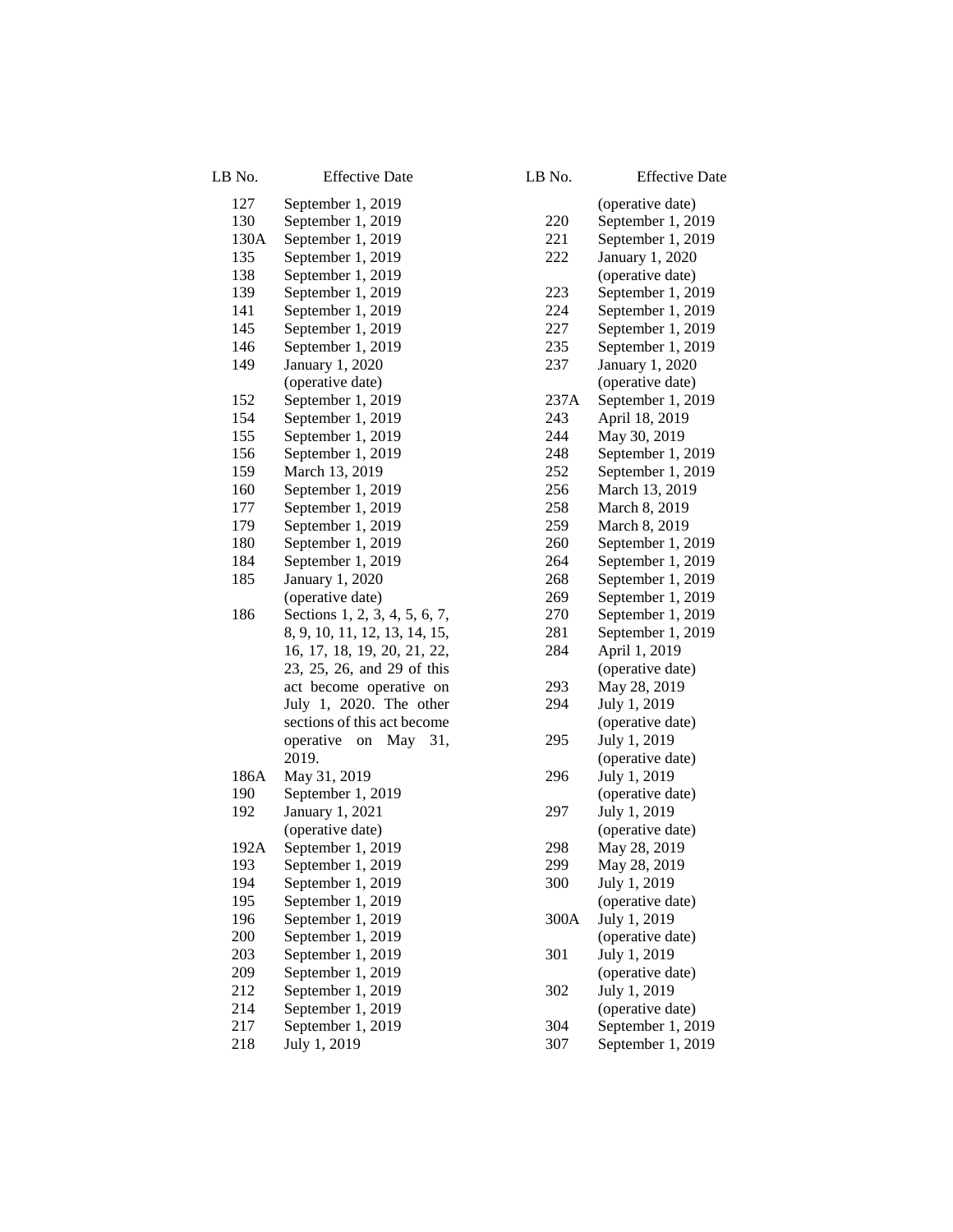| LB No.      | <b>Effective Date</b>         |
|-------------|-------------------------------|
| 308         | September 1, 2019             |
| 309         | September 1, 2019             |
| 315         | September 1, 2019             |
| 316         | April 25, 2019                |
| 318         | September 1, 2019             |
| 319         | September 1, 2019             |
| 320         | September 1, 2019             |
| 333         | September 1, 2019             |
| 334         | September 1, 2019             |
| 334A        | September 1, 2019             |
| 339         | September 1, 2019             |
| 340         | September 1, 2019             |
| 348         | September 1, 2019             |
| 352         | September 1, 2019             |
| 354         | September 1, 2019             |
|             |                               |
| 354A<br>355 | September 1, 2019             |
|             | Sections 2, 3, 4, 5, 6, and   |
|             | 12 of this act become         |
|             | operative on January<br>1,    |
|             | 2020. The other sections      |
|             | of<br>this<br>act<br>become   |
|             | operative on September 1,     |
|             | 2019.                         |
| 356         | September 1, 2019             |
| 359         | September 1, 2019             |
| 372         | September 1, 2019             |
| 374         | September 1, 2019             |
| 375         | September 1, 2019             |
| 380         | September 1, 2019             |
| 384         | July 1, 2020                  |
|             | (operative date)              |
| 390         | September 1, 2019             |
| 392         | September 1, 2019             |
| 397         | September 1, 2019             |
| 399         | September 1, 2019             |
| 405         | July 1, 2020                  |
|             | (operative date)              |
| 406         | March 13, 2019                |
| 409         | September 1, 2019             |
| 411         | Sections 1, 2, 3, 4, 5, 6, 7, |
|             | 8, 9, 10, 11, 12, 13, 14, 15, |
|             | 16, 17, 18, 19, 21, 22, 23,   |
|             | 24, 25, 26, 27, 28, 29, 30,   |
|             | 31, 32, 33, 34, 35, 36, 37,   |
|             | 38, 39, 40, 41, 42, 43, 44,   |
|             | 45, 46, 47, 48, 49, 50, 51,   |
|             | 52, 53, 54, 55, 56, 57, 58,   |
|             | 59, 60, 61, 62, 63, 64, 65,   |

### LB No. Effective Date

66, 67, and 69 of this act become operative on September 1, 2019. The other sections of this act become operative on May 18, 2019. 414 September 1, 2019 418 September 1, 2019 427 September 1, 2019 428 September 1, 2019 430 March 1, 2019 433 September 1, 2019 442 September 1, 2019 443 September 1, 2019 445 September 1, 2019 447 September 1, 2019 447A September 1, 2019 449 September 1, 2019 454 September 1, 2019 460 Sections 1, 2, 3, and 7 of this act become operative on September 1, 2019. The other sections of this act become operative on May 31, 2019. 460A May 31, 2019 462 September 1, 2019 463 September 1, 2019 464 May 28, 2019 468 September 1, 2019 469 September 1, 2019 472 September 1, 2019 476 September 1, 2019 478 May 18, 2019 481 July 15, 2020 (operative date) 481A September 1, 2019 486 September 1, 2019 492 September 1, 2019 496 September 1, 2019 505 September 1, 2019 511 September 1, 2019 512 Sections 20 and 32 of this act become operative for all taxable years beginning or deemed to begin on or after January 1, 2018, under the Internal